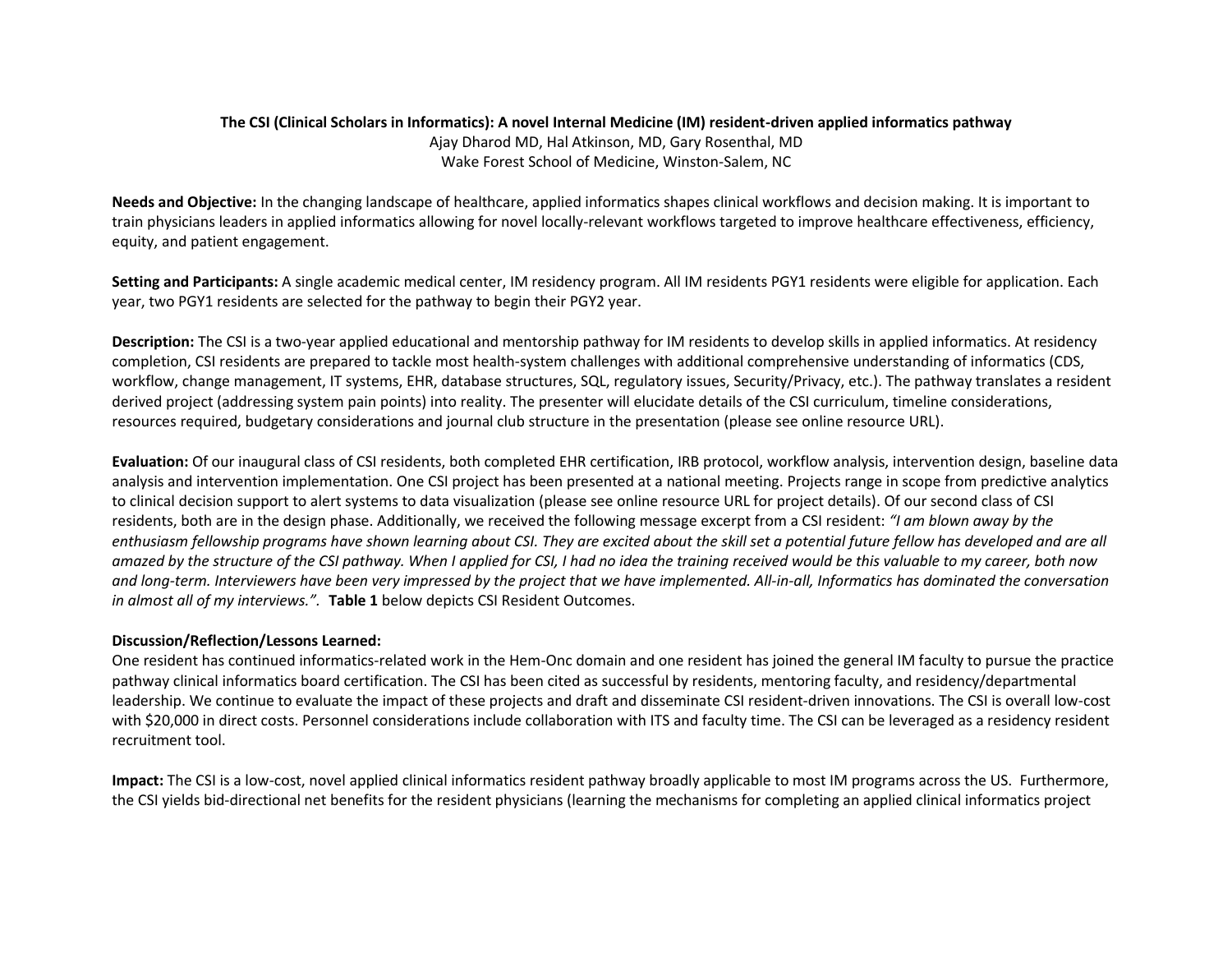end-to-end with academic capital) and for the health system (implementation of a locally relevant project with robust evaluation). The CSI also functions as a pathway for internal development of broad-based informatics expertise.

**Online Resource URL:** [https://school.wakehealth.edu/Education-and-Training/Residencies-and-Fellowships/Internal-Medicine-Residency/Curriculum-](https://school.wakehealth.edu/Education-and-Training/Residencies-and-Fellowships/Internal-Medicine-Residency/Curriculum-Overview/Clinical-Scholars-in-Informatics-Pathway)[Overview/Clinical-Scholars-in-Informatics-Pathway](https://school.wakehealth.edu/Education-and-Training/Residencies-and-Fellowships/Internal-Medicine-Residency/Curriculum-Overview/Clinical-Scholars-in-Informatics-Pathway)

| <b>CSI Year</b> | Resident                                                        | <b>Project Title</b>                                                                                                                         | Phase                                                  | <b>Posters/Presentations</b>                                                                       | <b>Publications</b> | <b>CSI Resident Career Plans</b>                                                                            | <b>Mentors</b>                                                            |  |
|-----------------|-----------------------------------------------------------------|----------------------------------------------------------------------------------------------------------------------------------------------|--------------------------------------------------------|----------------------------------------------------------------------------------------------------|---------------------|-------------------------------------------------------------------------------------------------------------|---------------------------------------------------------------------------|--|
| 2017-2019       | Resident 1<br>Focus: Oncology                                   | "The Impact of an Automated<br>Alert System to Primary<br>Oncologists on Inpatient Goals-<br>of-Care Conversations and End-<br>of-Life Care" | Evaluation<br>Maintenance                              | Yes<br>1) Epic XGM 2019<br>2) AMIA CIC 2019<br>(Accepted, withdrawn<br>due to family<br>emergency) | <b>Drafting</b>     | Wake Forest General Internal Medicine<br>Faculty<br><b>Pursing Clinical Informatics Practice</b><br>Pathway | <b>Informatics: Ajay Dharod</b><br>Specialty: Heidi Klepin                |  |
|                 | Resident 2<br>Focus: Internal<br>Medicine                       | "Improving Social Determinants<br>of Health through the Delivery<br>of Community Resources"                                                  | Maintenance                                            | Yes<br>1) Epic UGM 2018<br>2) AMIA CIC 2019                                                        | Drafting            | Wake Forest Heme-Onc Fellow<br><b>Pursing Cancer Informatics Research</b><br>Career                         | Informatics: Ajay Dharod<br>Specialty: Nancy Denizard-<br>Thompson        |  |
| 2018-2020       | Resident 3<br><b>Focus: Geriatrics</b>                          | "Implementing Predictive<br>Modeling to Increase Advance<br>Care Planning Completion in<br>Outpatient IM Resident Clinics"                   | Implementation<br>Evaluation                           | Yes<br>1) Oral Presentation<br>Accepted to NC Epic<br><b>Users Group Meeting</b>                   | TBD                 | Wake Forest Chief Resident, 2020-2021<br>Plans to apply for Cardiology Fellowship                           | Informatics: Ajay Dharod<br>Specialty: Carl Grey                          |  |
|                 | Resident 4<br>Focus:<br>Gastroenterology                        | "Design and Development of<br><b>Clinical Decision Support Tools</b><br>for Chronic Gastroenterological<br>Disease Management"               | Design<br>Workflow<br>Analysis<br><b>Baseline Data</b> | No                                                                                                 | TBD                 | Plans to apply for Gastroenterology<br>Fellowship                                                           | Informatics: Ajay Dharod<br>Specialty: Sean Rudnick                       |  |
| 2019-2021       | Resident 5<br>Focus: Internal<br>Medicine                       | Title TBD                                                                                                                                    | Design<br>Workflow<br>Analysis<br><b>Baseline Data</b> | <b>No</b>                                                                                          | TBD                 | Undecided                                                                                                   | Informatics: Ajay Dharod<br>Specialty: Deepak<br>Palakshappa              |  |
|                 | Resident 6<br>Focus: Precision<br>Medicine+<br>Gastroenterology | Title TBD                                                                                                                                    | Design<br>Workflow<br>Analysis<br><b>Baseline Data</b> | No                                                                                                 | TBD                 | Plans to apply for Gastroenterology<br>Fellowship                                                           | Informatics: Ajay Dharod,<br>Sean Hernandez<br>Specialty: Michael Olivier |  |

### **Table 1: CSI Resident Outcomes**